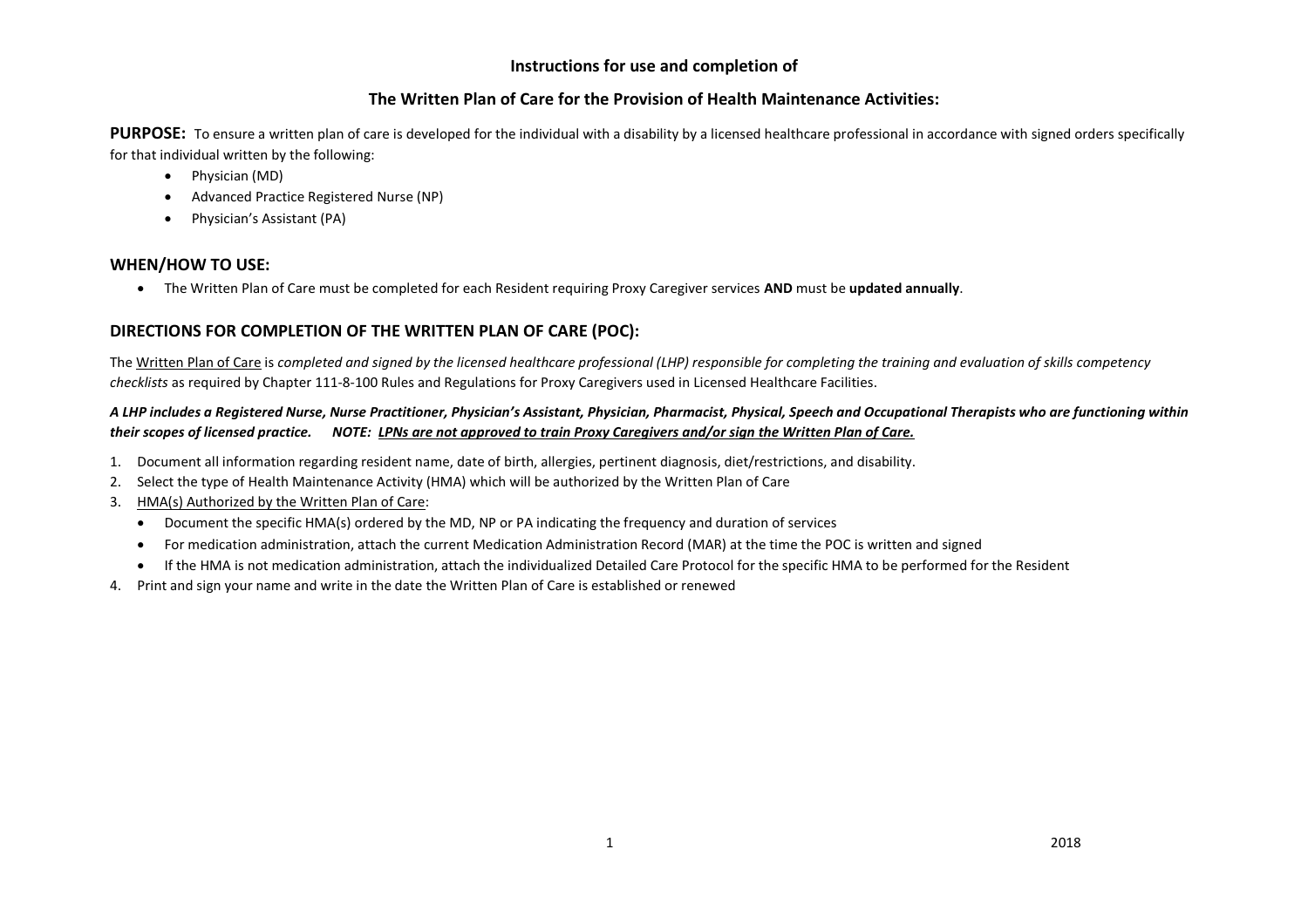# **Required Training:**

There must be a separate Skills Competency Checklist for each Health Maintenance Activity (HMA) that the Proxy Caregiver (PCG) provides.

- If the HMA does not have an established Training Curriculum and Skills Competency Checklist determined by the Georgia Department of Community Health, the LHP must create a Training Curriculum and Skills Competency Checklist in accordance with accepted standards of care.
- The Training Curriculum must include the components listed in 111-8-100-.05 (1) (a-g) of the Rules and Regulations for Proxy Caregivers used in Licensed Healthcare Facilities.

**NOTE:** *Medication Administration training and evaluation must be in accordance with the medication administration training curriculum established by the Georgia Department of Community Health along with satisfactory completion of the appropriate Medication Administration Competency Skills Checklist(s)*

#### **Prohibited Activities that may NOT be included on the Written Plan of Care:**

Proxy Caregivers are **prohibited** from:

- Mixing, compounding, converting, or calculating medication doses, except for measuring a prescribed amount of liquid medication, breaking a scored tablet, crushing a tablet or adding water or other liquid to laxatives and nutritional supplements when such substance preparations are being done in accordance with a specific written prescription;
- Preparing syringes for intravenous injection or the administration of medications intravenously;
- Administering any intravenous medications and the first dose of any subcutaneous or intramuscular injection;
- **Interpreting a "PRN" (as needed) medication order when the order** *DOES NOT*: **1)** identify the resident behaviors/symptoms which would trigger the need for the medication; 2**)** identify the appropriate dose and spacing between doses, and; 3**)** is not specifically authorized on the written plan of care;
- Irrigating or debriding agents used in the treatment of skin conditions;
- Performing COMPLEX WOUND CARE as defined in the Rules and Regulations 111-8-100
- Assisting in the administration of sample or over the counter medications where there is no written doctor's order providing amount and dosing instructions;
- Assisting in the administration of any medication to a client without appropriate evidence of a written order signed by an appropriately licensed healthcare professional; and
- Performing any health maintenance activities where the licensed health care professional has determined that either the care required no longer meets the definition of health maintenance activities or the proxy caregiver has not demonstrated the knowledge and skill necessary to perform the HMA(s) safely.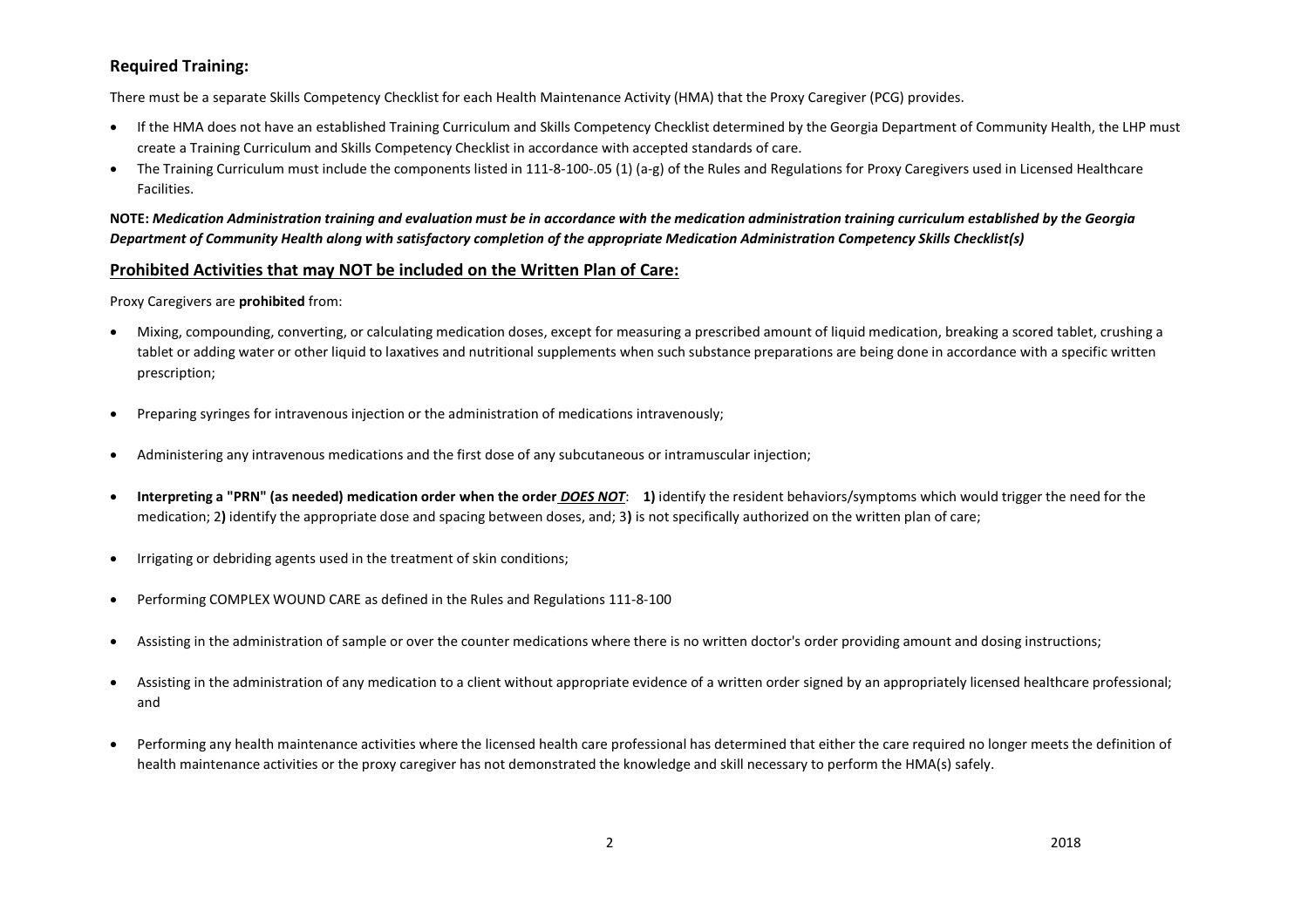# **WRITTEN PLAN OF CARE (POC) FOR THE PROVISION OF HEALTH MAINTENANCE ACTIVITIES**

Resident \_\_\_\_\_\_\_\_\_\_\_\_\_\_\_\_\_\_\_\_\_\_\_\_\_\_\_\_\_\_\_\_\_\_\_\_\_\_\_\_ and/or their legally authorized representative, has chosen to use Proxy Caregivers to provide the Health Maintenance Activities ordered below. The resident and/or their legally authorized representative have signed an **Informed Consent** that includes the definitions below:

#### **Proxy Caregiver (PCG):**

An unlicensed person or a licensed health care facility that has been selected by a disabled individual or a person legally authorized to act on behalf of such individual to serve as such individual's proxy caregiver, provided that such person shall receive training and shall demonstrate the necessary knowledge and skills to perform documented health maintenance activities, including identified specialized procedures for such individual.

#### **Health Maintenance Activities (HMA):**

- Those limited activities that but for a disability, a person could reasonably be expected to do for himself or herself after being taught by a licensed health care professional
- Do not include complex directions and do not require complex care, observations or critical decisions
- Can be safely performed, have reasonably precise, unchanging directions and have outcomes or results that are reasonably predictable

| Disability:<br>OVision/Legally Blind OHearing ODysphagia OMemory/Cognitive Impairment ODyspnea with Minimal Exertion OContracture                                                                                                                             |                                             |  |                                                                                                                                                                       |  |  |  |  |  |  |
|---------------------------------------------------------------------------------------------------------------------------------------------------------------------------------------------------------------------------------------------------------------|---------------------------------------------|--|-----------------------------------------------------------------------------------------------------------------------------------------------------------------------|--|--|--|--|--|--|
| <b>Health Maintenance Activity (HMA):</b>                                                                                                                                                                                                                     |                                             |  |                                                                                                                                                                       |  |  |  |  |  |  |
| HMA(s) authorized including frequency and duration of services: (Attach MAR, and/or Detailed Care Protocol etc.)                                                                                                                                              |                                             |  |                                                                                                                                                                       |  |  |  |  |  |  |
|                                                                                                                                                                                                                                                               |                                             |  |                                                                                                                                                                       |  |  |  |  |  |  |
| <b>Required Training:</b>                                                                                                                                                                                                                                     |                                             |  |                                                                                                                                                                       |  |  |  |  |  |  |
| Initial Proxy Caregiver (PCG) training for medication administration will include Georgia Department of Community Health approved curriculum and satisfactory completion                                                                                      |                                             |  |                                                                                                                                                                       |  |  |  |  |  |  |
| of the appropriate Medication Administration Competency Skills Checklists prior to the Proxy Caregiver performing medication administration independently.                                                                                                    |                                             |  |                                                                                                                                                                       |  |  |  |  |  |  |
| Initial PCG training and satisfactory completion of appropriate Skills Competency Checklists for non-medication HMAs prior to performing the HMA independently.<br>➤                                                                                          |                                             |  |                                                                                                                                                                       |  |  |  |  |  |  |
| ➤                                                                                                                                                                                                                                                             |                                             |  | Training and re-evaluation of skills and knowledge for Proxy Caregivers to perform the HMA independently must be completed at least annually by a licensed healthcare |  |  |  |  |  |  |
| professional and more often if indicated by significant changes in Resident Condition.                                                                                                                                                                        |                                             |  |                                                                                                                                                                       |  |  |  |  |  |  |
| Where a new medication is ordered the facility must contact a LHP to ensure that no additional training is required prior to the PCG providing assistance with the new                                                                                        |                                             |  |                                                                                                                                                                       |  |  |  |  |  |  |
| medication. The date, time, and the outcome of the contact with the LHP must documented in the individual's record.<br>NOTE: Document on the <i>Documentation of Contact with a LHP Regarding New Medications form</i> . Complete one form per each Resident. |                                             |  |                                                                                                                                                                       |  |  |  |  |  |  |
|                                                                                                                                                                                                                                                               |                                             |  |                                                                                                                                                                       |  |  |  |  |  |  |
| Licensed Healthcare Professional Printed Name:                                                                                                                                                                                                                | Licensed Healthcare Professional Signature: |  | Date POC Established or Renewed:                                                                                                                                      |  |  |  |  |  |  |
| Licensed Facility Representative Printed Name:                                                                                                                                                                                                                | Licensed Facility Representative Signature: |  | Date Signed:                                                                                                                                                          |  |  |  |  |  |  |